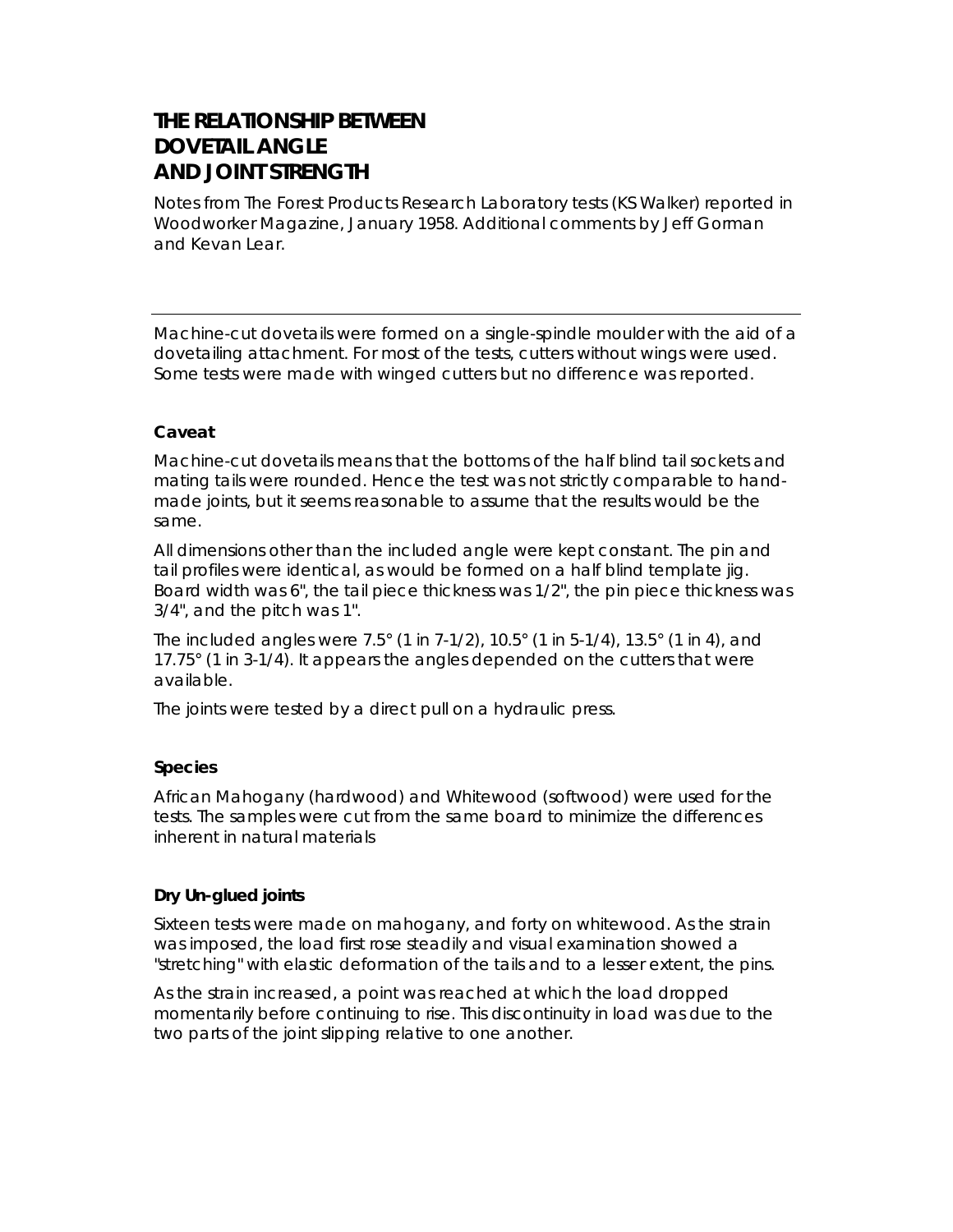The applied load on a 6" wide joint in mahogany was between 1,000 and 1,700 lbs. This was regarded as the point at which the joint would have failed in service. By continuing to pull to complete destruction, it was found that joints could bear between one half and one ton.

At the first moment of slip, all failures were the same. The fibers in the tails closed up like a fan. There were several modes of failure:

In the hardwood, the 7.5° tails closed up like a fan so they could slide out, with only a slight tendency for the top corners around the recesses to break along the short grain and pull up. This latter mode of failure became more marked with increasing angle until at 17.75° large pieces of the pin piece were pulled out.

In the softwood all the joints failed earlier by the tails closing up (due to the greater compressibility of softwood fibers), even at 17.75°. Interestingly, after the tails had pulled out, they opened out again, almost to their original size.

### **Glued joints**

Only hardwood was tested. A urea-formaldehyde resin and separate hardener was applied and left to cure for four days.

All joints failed by shear along the short grain, regardless of angle, leaving wedge-shaped sections behind in the sockets, as shown below: